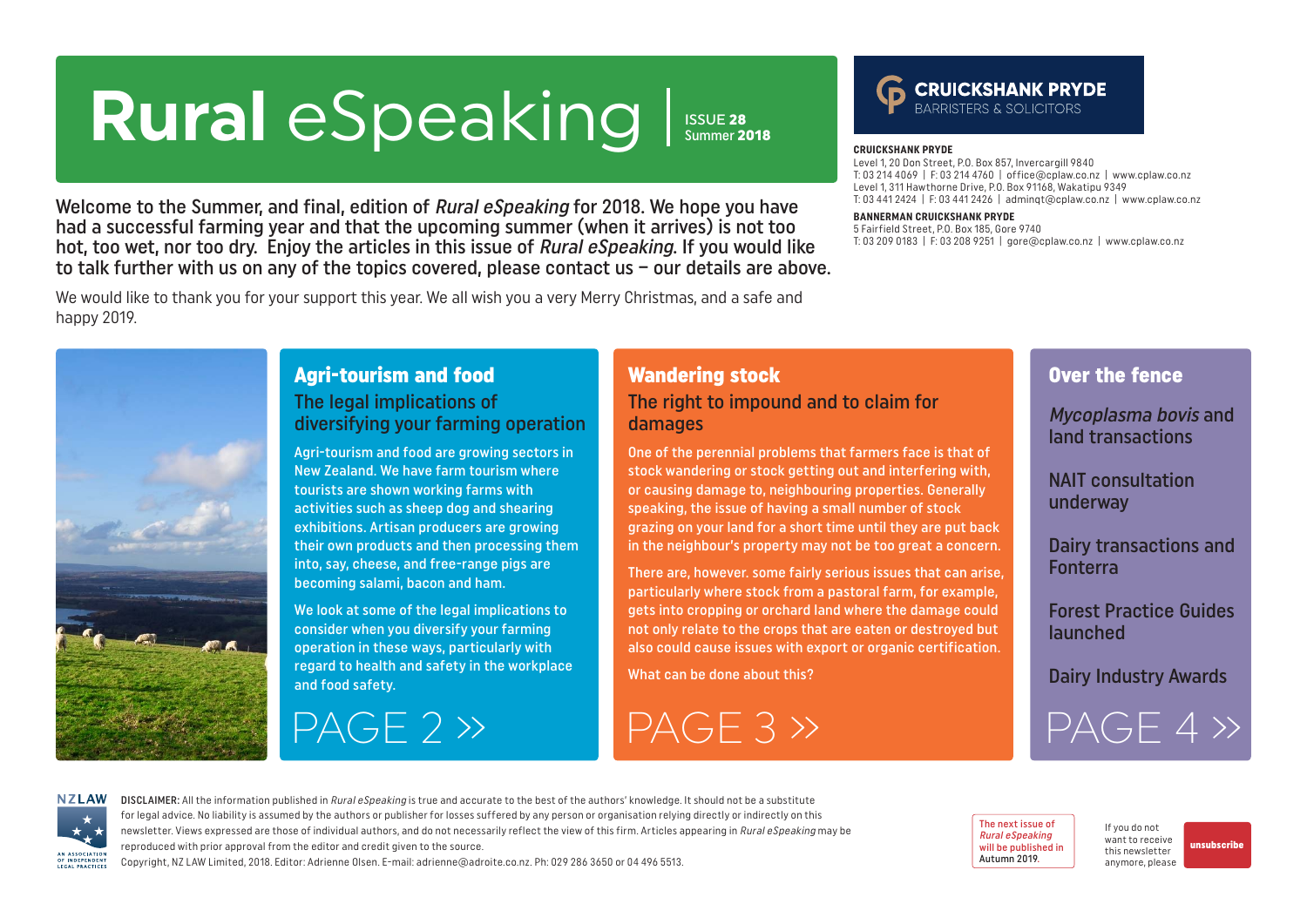

## <span id="page-1-0"></span>Agri-tourism and food

#### The legal implications of diversifying your farming operation

Agri-tourism and food are growing sectors in New Zealand. We have farm tourism where tourists are shown working farms with activities such as sheep dog and shearing exhibitions. Artisan producers are growing their own products and then processing them into, say, cheese, and free-range pigs are becoming salami, bacon and ham.

Often farm and food tourism begins as a way of diversifying a farm's income stream. Sometimes it starts off as a relatively small hobby or sideline activity but then grows into something much larger in scale.

There are legal implications to consider when you diversify your farming operation in these ways, particularly with regard to health and safety in the workplace and food safety.

#### Health and safety

One of the main issues with health and safety is that diversification brings a change in type of visitor to your farm. A regular farming operation has contractors or workers regularly coming onto your farm, whether they are employees, shearers, fencers and, in the case of horticultural enterprises, there are pickers. As well, you will have as other people such as engineers and electricians all working on your farm.

As they come from a work environment contractors, in particular, will have their own health and safety plans, and will be used to and understand the risks inherent in the farming environment.

However, if you are opening up your farm to tourists, whether you're operating a homestay or you have groups such as tours from cruise ships, there are other factors to consider. The tourists may be:

- » Children
- » Disabled, physically or intellectually
- » Elderly
- » Not native English speakers, and/or
- » Visiting in large groups.

All of these factors produce a different health and safety scenario than in the normal farming operation. In addition, as the farming operation diversifies it may change from a straight farming business to also having a production component with the establishment of facilities for processing its produce to a higher level.

What this means is that your farming operation's health and safety profile changes considerably and, therefore, the health and safety policies and procedures for the farm will need to be modified.

#### Food safety

The main consideration where a farm is considering developing a production process such as cheese making, craft beer brewing from hops grown on the farm, processing meat raised on the farm, are the food safety aspects.

Generally food safety is overseen by the Ministry for Primary Industries **[\(MPI\)](https://www.mpi.govt.nz/food-safety/)** that 'aims to ensure that the health and safety risks from food are negligible and that consumer health and wellbeing are protected'. MPI does this by:

- » Developing and regulating food standards
- » Providing official assurances and other certification for wine, animal and plant food products for exporters to overseas markets
- $\gg$  Tightly controlling the products that can be used in agriculture, and
- » Responding to food safety incidences and suspected breaches of legislation.

There are a number of pieces of legislation that seek to regulate the above matters. Of particular importance is the Food Act 2014.

The Food Act 2014, which came into force in 2016, was somewhat controversial at first. The legislation changed the emphasis from regulating premises where food was produced for sale to how that food was produced for sale (our emphasis). There were

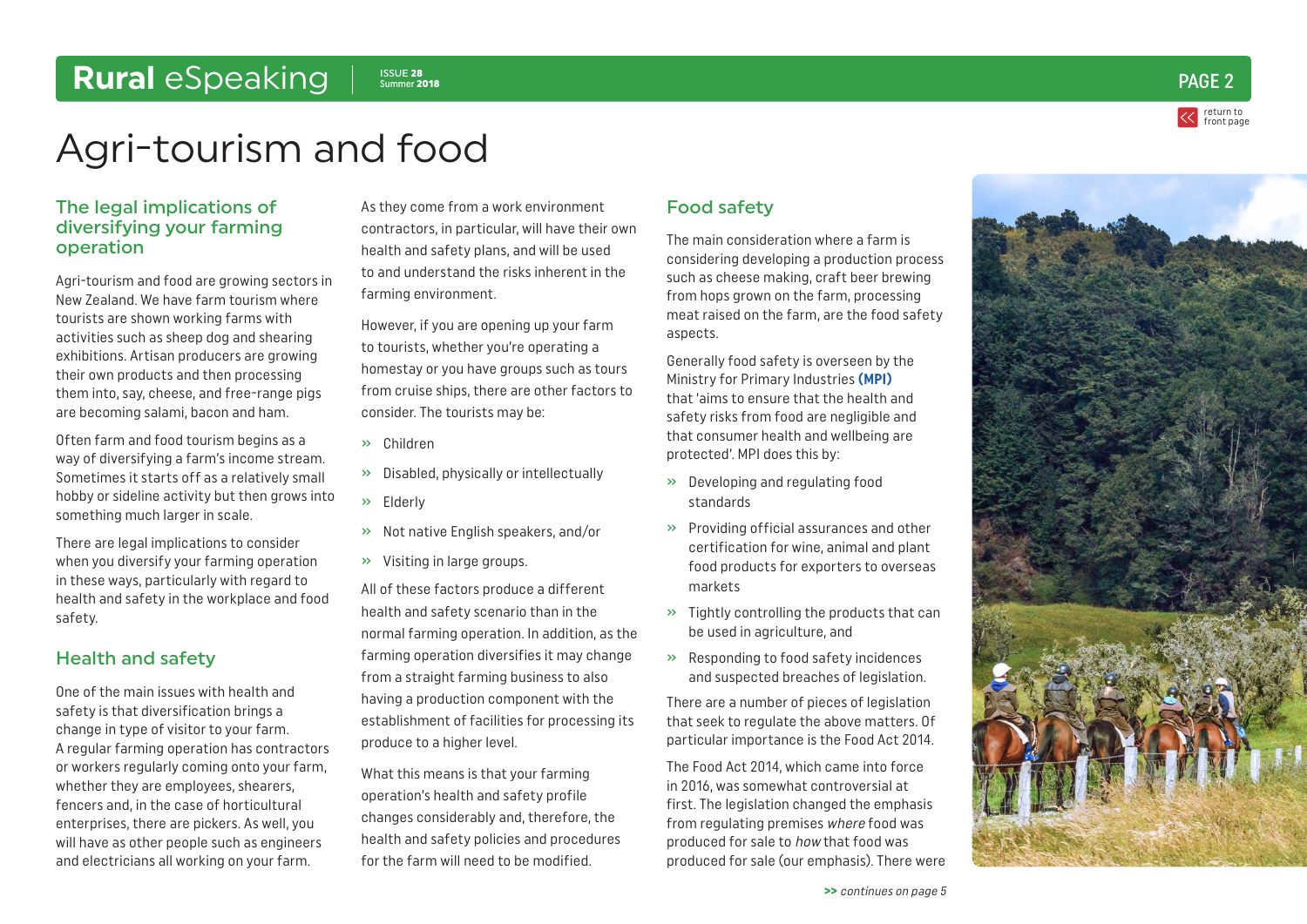<span id="page-2-0"></span>Wandering stock

#### The right to impound and to claim for damages

One of the perennial problems that farmers face is that of stock wandering or stock getting out and interfering with, or causing damage to, neighbouring properties. Generally speaking, the issue of having a small number of stock grazing on your land for a short time until they are put back in the neighbour's property may not be too great a concern.

There are, however. some fairly serious issues that can arise, particularly where stock from a pastoral farm, for example, gets into cropping or orchard land where the damage could not only relate to the crops that are eaten or destroyed but also could cause issues with export or organic certification. As a result, losses caused by wandering or trespassing stock could be significantly in excess of the value of the lost crops.

What can be done about this?

#### The right to impound

The Impounding Act 1955 gives landowners the right to 'impound' wandering stock and, in the case of pigs or goats (except for branded angora, saanen or toggenburg goats), destroy them. A landowner can

use the provisions of the Impounding Act to impound stock and claim damages for trespassing and/or destroy stock.

The occupier of land trespassed on by stock is only entitled to demand, or recover, damages:

- » If the land trespassed on is fenced, or
- » If he or she proves that the trespass onto the land was not wholly or partly due to the fact that the land or the portion trespassed on was not fenced, or
- » In any case where stock trespassing on any land adjoining the farmer's land was not fenced and has trespassed onto their land from that adjoining land, they can prove that trespass onto the adjoining land was not wholly or partly due to the fact that the adjoining land was not fenced, or
- » The land (whether fenced or unfenced) is situated in a city or part of a district that was formerly a city or a borough.

Generally, any fencing would need to comply with the requirements of an 'adequate fence' as defined in the Fencing Act 1978.

The damages for trespass are governed by s26 of the Act and are recoverable from the owner of the stock. Under this legislation,

the quantum of damages is 'Any damages whatsoever on account of the trespass thereon of any stock'.

The landowner can choose to seek 'trespass rates' instead of damages (s27). Trespass rates are fairly low and a landowner would usually only elect to do those where stock was simply grazing, as opposed to damaging any crops. Having said that, the trespass rates for stock trespassing growing crops is higher than the trespass rates for animals trespassing on 'any paddock of grass or stubble'.

#### Impounding

If a landowner wants to impound trespassing stock, they have the right to impound the stock in the 'nearest accessible pound to the place where the stock was found trespassing' and the stock may be 'led, driven or conveyed to the pound by the occupier of the land trespassed upon'.

An occupier of land also has the option to impound the stock on their own land or the land that they are occupying 'in any convenient place'. However, stock cannot be impounded for any longer than two whole days of 24 hours each, after which the stock needs to be either released or conveyed to the nearest pound.

#### Destroying pigs, goats and chickens

Section 31 of the Act gives the occupier of any fenced land sown in grass, or under cultivation, the right to destroy any poultry, pigs or goats (except for branded angora, saanen or toggenburg goats) found trespassing. Within 24 hours of destroying any such animal or bird, the occupier must send, in writing, a description of the animal or bird destroyed and the place where it was destroyed to the owner if they are known and if not known, to their nearest police station.

#### Be mindful of the legislation before acting

The rights of occupiers of land trespassed on by stock from neighbouring properties is fairly clear. However, as is often the case, in exercising these rights, any occupier must be mindful of the Act and of the obligations that legislation places upon them.

Stock is an expensive commodity and if the occupier does not follow the rules when impounding or destroying stock, then they could themselves face liability. We recommend that if you wish to exercise any of these rights, talk with us before doing so.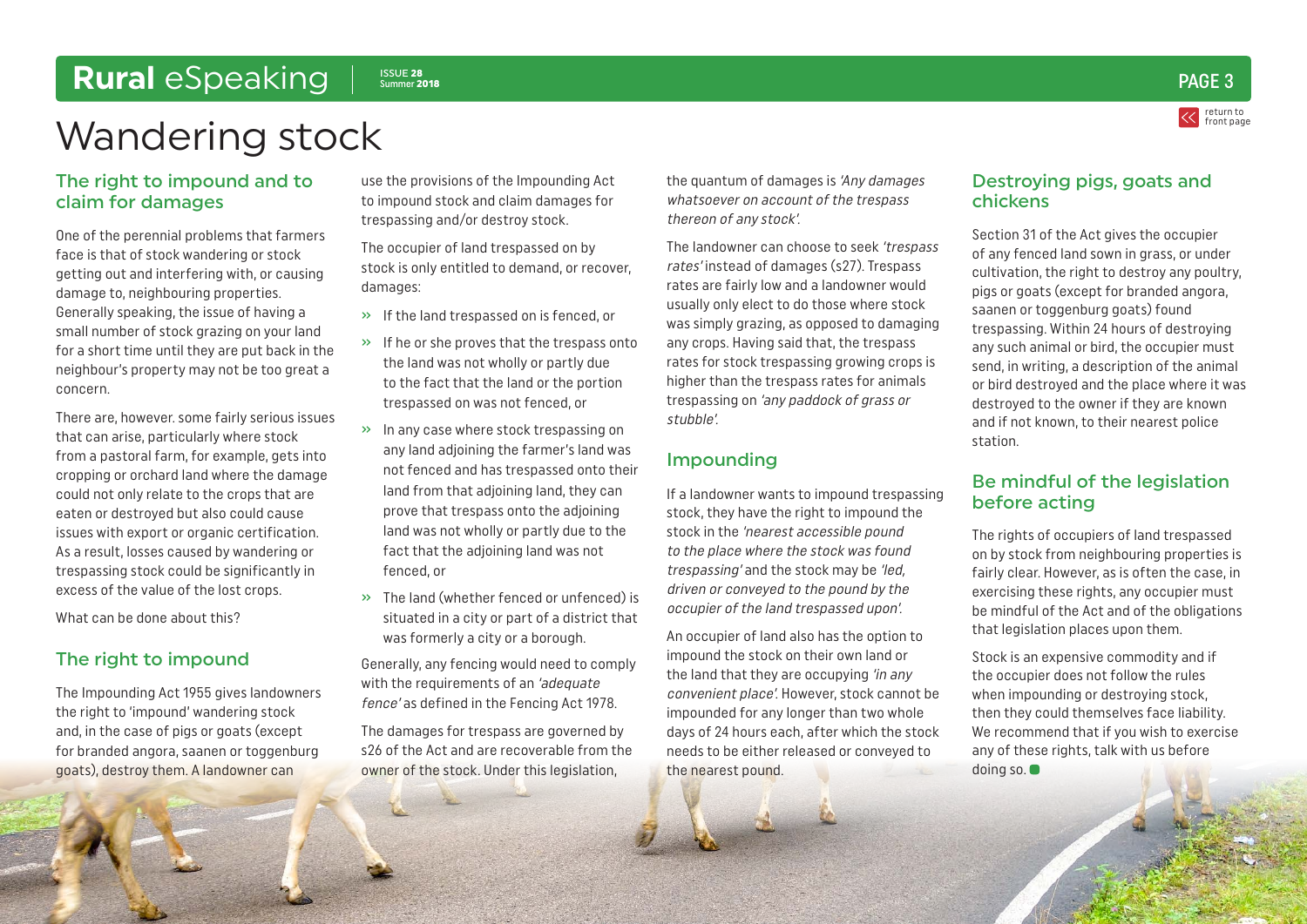Summer <sup>2018</sup> PAGE 4

### <span id="page-3-0"></span>Over the fence

#### Mycoplasma bovis and land transactions

Mycoplasma bovis (M. bovis) continues to be a real concern for the farming industry in New Zealand.

If you are thinking of entering into legal arrangements for the sale and purchase of rural land, it's important that you consider including specific provisions that address M. bovis. There will be the possibility that livestock on the subject property may test positive for M. bovis between the date of the signed agreement for sale and purchase and the date for settlement.

There are a number of issues that should be addressed. One major issue is whether settlement should still take place as initially intended, as well as what arrangements should be made for livestock grazing, should the property be required to be free of all livestock for 60 days.

Please do be in touch to discuss these issues before entering into any contractual arrangements for the sale and purchase of rural land.

#### NAIT consultation underway

In October, the Ministry for Primary Industries (MPI) launched regulatory consultation in order to hear from anyone who has an interest in NAIT.

Have your say on ways to tighten rules around handling untagged animals, improve the use of data and align penalties with other legislation for non-compliance with NAIT. For more details on the consultation, please click **[here](https://www.mpi.govt.nz/news-and-resources/consultations/proposed-changes-to-the-national-animal-identification-and-tracing-act-and-regulations/)**.

#### Dairy transactions and Fonterra

If you are thinking about selling your dairy farm and you are a Fonterra supplier, we remind you of the requirement to notify Fonterra and file a cessation of supply by 28 February 2019.

Fonterra may charge a penalty to a vendor supplier if they do not file a cessation of supply by 28 February – if the purchaser does not continue to supply Fonterra. If you supply milk to Fonterra under a Fonterra supply contract or winter milk contract you also need to be mindful of your obligations in respect of these arrangements.

Consideration should also be given to whether the farm is compliant with milk cooling obligations, farm dairy and environmental assessments, and tanker access assessments.

Please be in touch to discuss these, and other relevant matters, before entering into any contractual arrangements for the sale or purchase of dairy farms (and other rural properties!).  $\bullet$ 



return to [front page](#page-0-0)